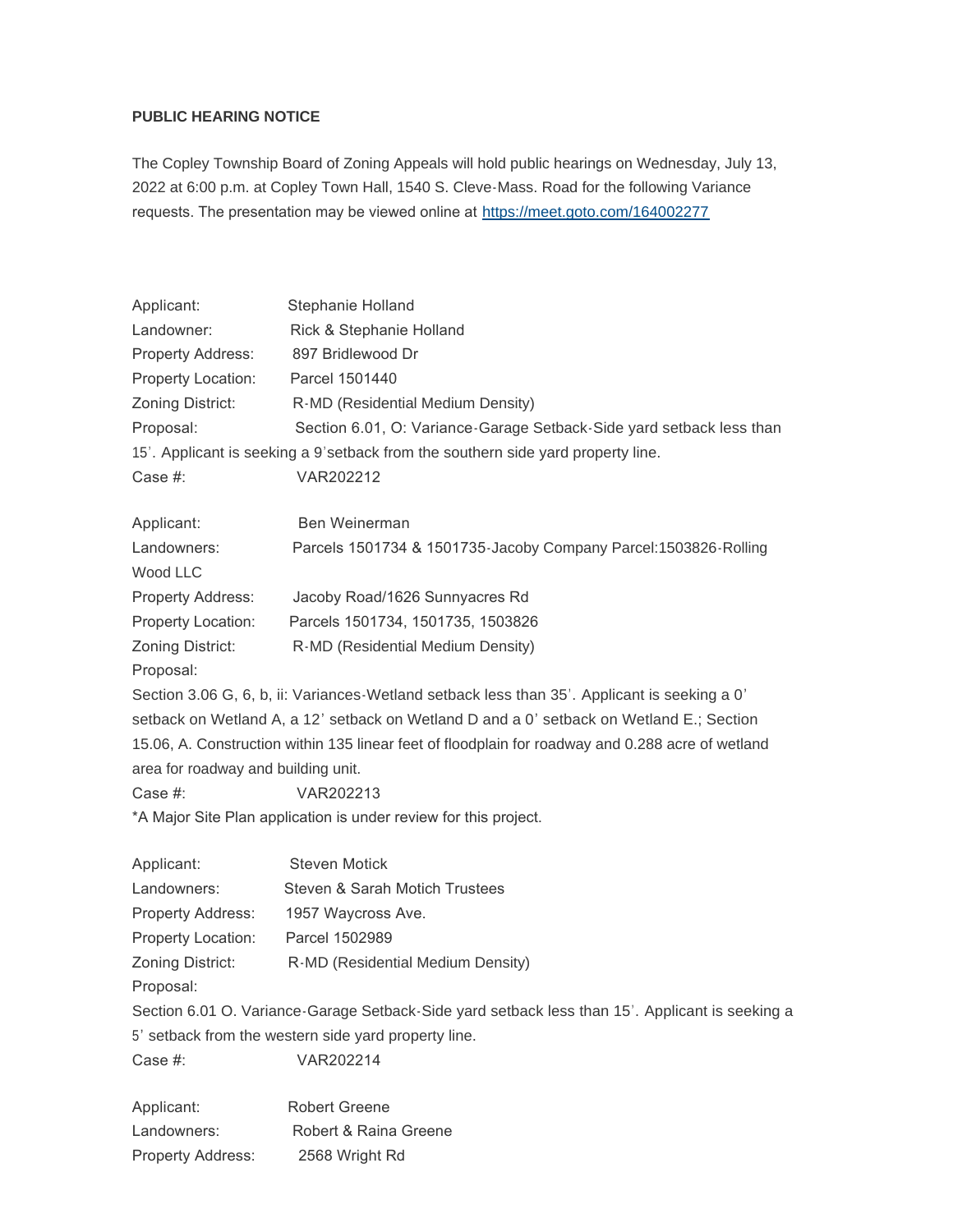| Property Location:       | Parcel 1504006                                                                       |
|--------------------------|--------------------------------------------------------------------------------------|
| Zoning District:         | R-O/C (Residential Open Space Conservation)                                          |
| Proposal:                | Section 6.01 O. Variance-Garage Placed in Front of Main Building                     |
| Case #:                  | VAR202215                                                                            |
| Applicant:               | A Better Experience Services LLC                                                     |
| Landowners:              | Demetrios A & Damasco N Kountis                                                      |
| <b>Property Address:</b> | 2360 Copley Road Suite B                                                             |
| Property Location:       | Parcel 1501300                                                                       |
| Zoning District:         | C-OR (Commercial Office Retail)                                                      |
| Proposal:                | Section 7.09-Conditional Use-Adult Day Care                                          |
| Case #:                  | CU202202                                                                             |
| Applicant:               | David M Kolar                                                                        |
| On Behalf of:            | Rosemont Ledge Subdivision                                                           |
| Landowner:               | Cambridge Services Co LTD                                                            |
| Property Address:        | Rothrock Rd                                                                          |
| Property Location:       | Parcel 1508654                                                                       |
| Zoning District:         | R-MD (Residential Medium Density)                                                    |
| Proposal:                |                                                                                      |
|                          | Cootian 2020 C Varianoo Minimum front vard oothook from the Ctreat Dight of Way Line |

Section 3.02 D. 6.-Variance-Minimum front yard setback from the Street Right of Way Line less than 60'. Proposed front yard setback for Lot 10 and Lot 11 is 50'. Section 3.02 D. 7.-Minimum rear yard setback is less than 50'. Proposed rear yard setback for Lot 10 and Lot 11 is 40'. Case #: VAR202209

\*A Major Site Plan application is under review for this project.

Copies of the requests are available in the Community & Economic Development Office, 1540 S. Cleveland-Massillon Road and online at https://www.copley.oh.us/AgendaCenter. Written and oral comments will be heard during the hearing. All hearings are open to the public.

Sincerely,

Shawna A. Gfroerer Planning & Zoning Inspector

1. Board Of Zoning Appeals Meeting Materials

Documents:

## [BZA AGENDA 7 2022.PDF](https://www.copley.oh.us/AgendaCenter/ViewFile/Item/754?fileID=9130) [BZA AGENDA 7 2022 P2.PDF](https://www.copley.oh.us/AgendaCenter/ViewFile/Item/754?fileID=9131)

2. Variance Application: 897 Bridlewood Drive

Documents:

[897 BRIDLEWOOD VARIANCE APPLICATION.PDF](https://www.copley.oh.us/AgendaCenter/ViewFile/Item/756?fileID=9113) [897 BRIDLEWOOD\\_GARAGE\\_PLAN.JPG](https://www.copley.oh.us/AgendaCenter/ViewFile/Item/756?fileID=9114) [897 BRIDLEWOOD\\_HEALTH\\_DEPT.\\_ZONING\\_CERT.PDF](https://www.copley.oh.us/AgendaCenter/ViewFile/Item/756?fileID=9115)